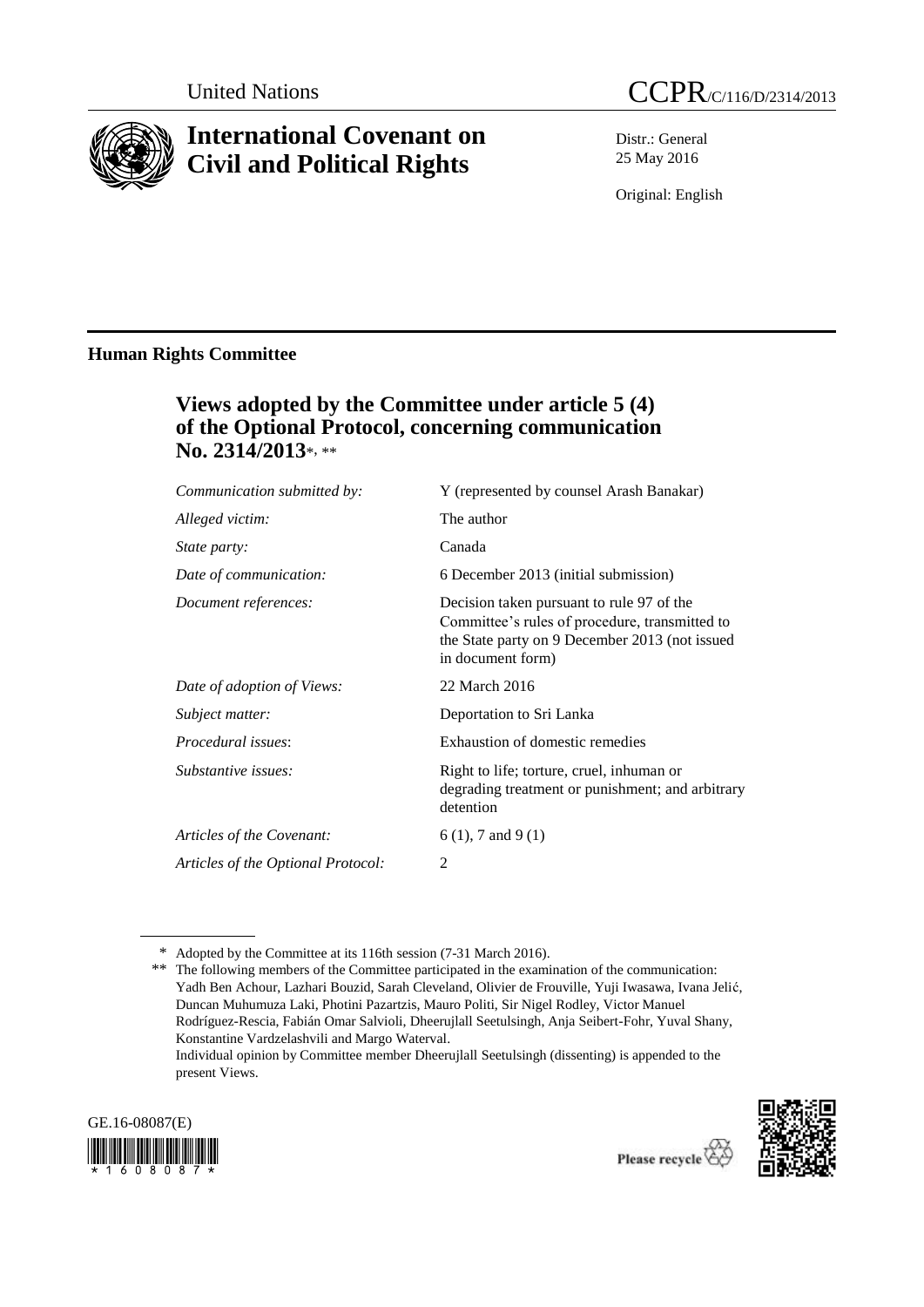1.1. The author of the communication, Y, is a Sri Lankan national, born on 25 July 1986 and residing in Canada. He is subject to deportation to Sri Lanka, following the rejection of his application for refugee status in Canada. He claims that, by forcibly deporting him to Sri Lanka, Canada would violate his rights under articles 6 (1), 7 and 9 (1) of the International Covenant on Civil and Political Rights. The author is represented by counsel. The Optional Protocol entered into force for Canada on 19 May 1976.

1.2 On 9 December 2013, pursuant to rule 92 of the Committee's rules of procedure, the Committee, acting through its Special Rapporteur on new communications and interim measures, requested the State party not to deport the author to Sri Lanka while his case was under consideration by the Committee.

#### **Factual background**

2.1 Y is an ethnic Tamil and Hindu by faith from the Northern Province of Sri Lanka (Jaffna). He claims that, during the civil war in Sri Lanka, he was assaulted on several occasions as a result of his activities as a newspaper photographer documenting public events and celebrations and the human tragedies that were occurring daily for the Tamil people, such as abductions, death threats, shootings and white van kidnappings. He indicates that, from October 2006, he took photographs for the *Uthayan* newspaper in the Valikamam district (west area)<sup>1</sup> and that he also sold photographs to the *Namathi Eelandu* newspaper. This activity drew the attention of the government authorities, including the Eelam People's Democratic Party. The author alleges that he was first arrested in February 2007 at a demonstration held in protest against abductions and killings. His camera was taken and he was locked up in an army camp in Uduvil. He states that he was interrogated regarding his connections to the Liberation Tigers of Tamil Eelam and journalism work, warned to not get involved in sensitive events and told that he should only photograph public events like opening ceremonies. During this detention, the author was savagely assaulted, hit and kicked. His right arm was fractured and he fainted because of the pain he was suffering. On an unknown date, the author was left on a road.

2.2 The author continued to take photographs of acts of brutality in the area. These photographs were published under aliases. On 19 December 2007, he was stopped by three men on his way back home. They took him by force to an army camp, where he was threatened with a gun in his head.<sup>2</sup> The author was held there for six days, during which time he was interrogated and threatened. He was then released with the help of his mother.<sup>3</sup> In 2008, he applied for a pass to leave the country but that application was rejected. He therefore continued to work but was in constant fear. In September 2009, his home was raided and he was forced to report to the police once a week. The author claims that, every time he reported to the police station, he was harassed and threatened by the police and members of the Eelam People's Democratic Party present there. The obligation to report to the police every week ended in April 2011. In May 2011, men in plain clothes attempted to abduct him at his home but stopped when neighbors intervened. The men told him to stop working for the newspaper. Fearing for his life, the author left Sri Lanka in July 2011.

<sup>1</sup> The date when the author ended his work with *Uthayan* newspaper is not specified. However, he provides a copy of a one-year press identity card under his name issued on 1 January 2011 by the "New Uthayan Publication".

<sup>&</sup>lt;sup>2</sup> The author indicates that he believes that the men were members of the Eelam People's Democratic Party.

<sup>&</sup>lt;sup>3</sup> No further information is provided on that issue.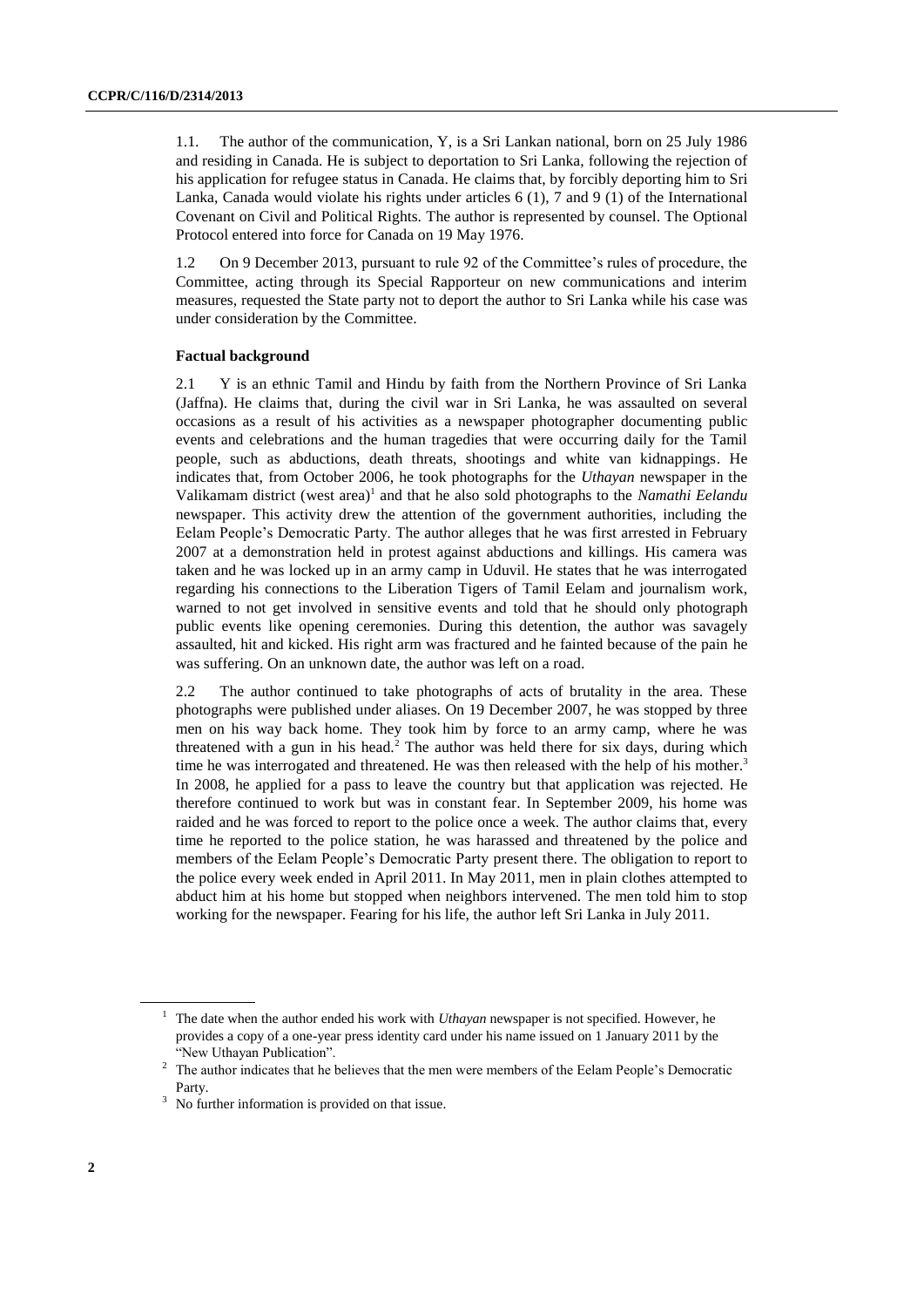2.3 The author arrived in Canada on 17 October 2011 and filed an asylum claim.<sup>4</sup> On 12 February 2013, the Immigration Refugee Board dismissed his asylum request. The Board considered that the author was not credible in various aspects of his account. First, he could not establish that he had been a journalist or a professional photographer, could not demonstrate that he had earned the photography awards he claimed he had won and could not respond to questions related to basic knowledge of photography, which had a negative impact on his bona fides. For example, the author was not able to respond to a question on how to take a photograph with low light. Although the Immigration Refugee Board acknowledges that there were problems of translation owing to the technical terms used in these questions, it concludes that the author's answers did not support his allegation of being a professional photographer. Second, the Board found that it was probable that the author had not been living in Sri Lanka at the end of the civil war, as he could not give a detailed account of the events that had occurred in the country during this period, including the presidential and legislative elections of 2010. The Board considered that, if he had been a photographer, he should be aware of those events. <sup>5</sup> Third, the author could not identify any specific problem he had with the Eelam People's Democratic Party, as he only claimed that Party members did not like that he took photographs for the newspaper. Although the Board recognized that being a journalist was a very dangerous profession in Jaffna, the author was at best a photographer of dead people in one area of Jaffna who did not question government policies or actions. Therefore, the Board expected the author to demonstrate his allegations with corroborative evidence, such as a documental proof that he had worked for the *Uthayan*, including a letter from the newspaper as his employer, bills from the newspaper paying his salary or published photographs under his name, which he had not provided. The Board did not give weight to the author's press identity card, considering that these documents are often forged in Sri Lanka.<sup>6</sup>

2.4 The Immigration Refugee Board also stated that, even if it considered the author's allegations to be true, he would not be granted refugee status, as he could not establish that his work was of a profile that could attract the attention of the Government. The Board quoted reports indicating that only journalists perceived by the Government of Sri Lanka as active or in an influential position would be at risk of being persecuted if returned there,<sup>7</sup> which was not the author's case. Furthermore, being a Tamil from Jaffna and failed asylum seeker would not constitute a basis to grant him refugee status, as reports indicated that, after the end of the hostilities, the Sri Lankans originating from the north of the country were no longer in need of protection<sup>8</sup> and, by then, thousands of failed asylum seekers had been returned in "generally safe conditions".<sup>9</sup>

<sup>&</sup>lt;sup>4</sup> The complaint indicates that the author was detained in the United States of America before arriving in Canada. When he arrived, the Canadian Border Service Agency seized from him documents confirming his identity as a Tamil male from the Northern Province of Sri Lanka (his national identity card and his birth certificate); the originals of these documents were returned to him.

<sup>5</sup> The Immigration Refugee Board questions that the author had lived in Sri Lanka between the end of 2007 and the beginning of 2008, as his passport dates from 2007, and he left school in 2007 owing to his "parents' wishes". The Board considers that this denotes a preparation to leave the country.

<sup>6</sup> See above, footnote 1.

<sup>7</sup> See United Kingdom of Great Britain and Northern Ireland Home Office, operational guidance note on Sri Lanka (April 2012), available from

www.gov.uk/government/uploads/system/uploads/attachment\_data/file/310200/Sri\_Lanka\_operationa l\_guidance\_2013.pdf

<sup>&</sup>lt;sup>8</sup> The State party quotes the UNHCR Eligibility Guidelines for Assessing the International Protection Needs of Asylum Seekers from Sri Lanka, available from

http://unhcr.org.ua/attachments/article/349/LKA\_EG\_Dec%202012.pdf.

<sup>&</sup>lt;sup>9</sup> The State party quotes the operational guidance note on Sri Lanka (see note 7 above).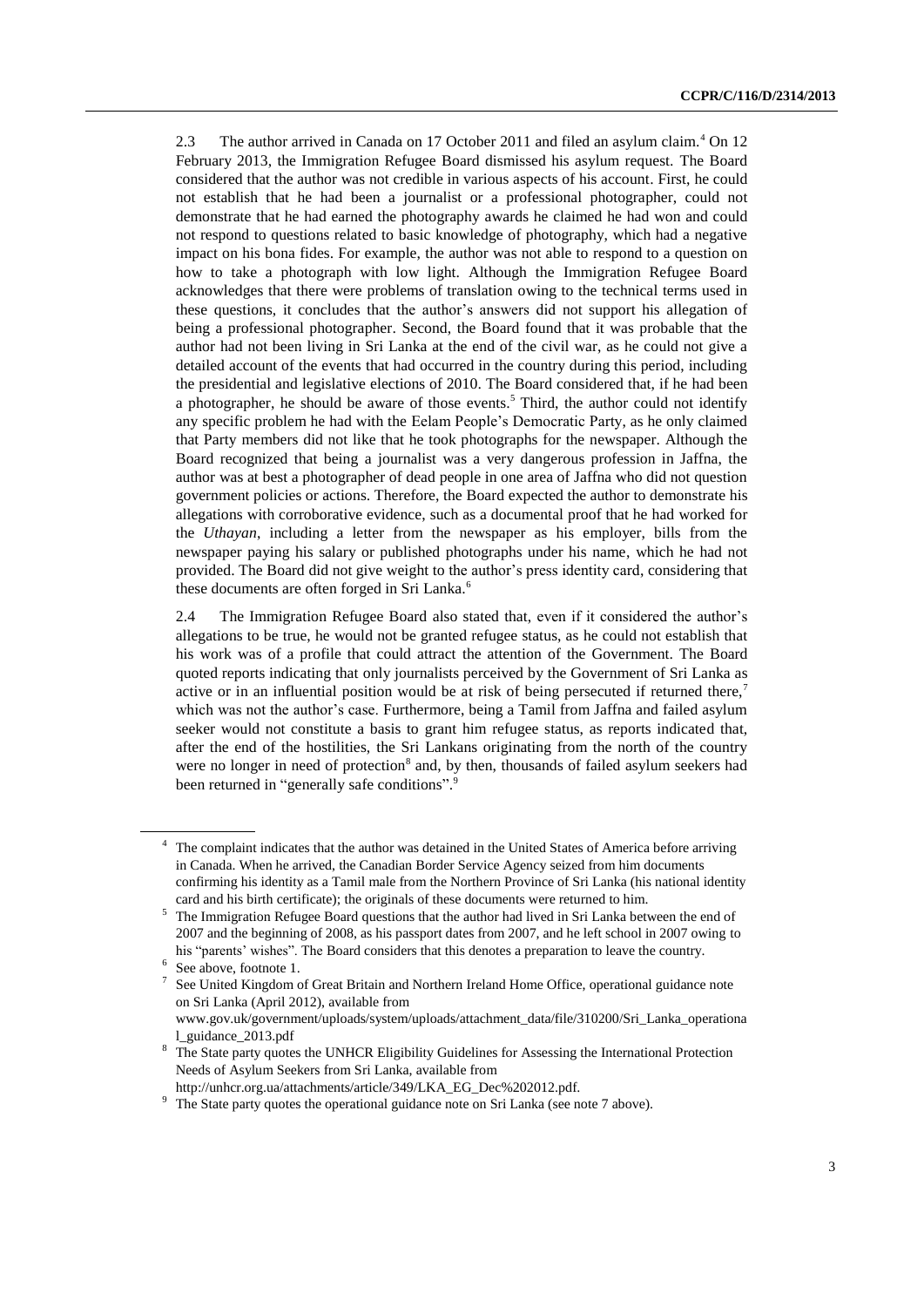2.5 The author submits that he has exhausted all available domestic remedies, as the only remedy open to him was the appeal to the Federal Court, which, on 29 July 2013, denied his permission to commence a judicial review of the decision of the Immigration Refugee Board. He also claims that, at the time he submitted his complaint to the Committee, he was ineligible to file applications for a pre-removal risk assessment and for permanent residence on humanitarian and compassionate grounds, under a legislative provision barring such applications within one year of a negative asylum decision.<sup>1</sup>

2.6 On 12 February 2014, the author became eligible for a pre-removal risk assessment. He submitted his application on 19 March 2014, which was rejected on 17 April 2014. The pre-removal risk assessment officer considered that the author had repeated many of the allegations made before the Immigration Refugee Board. He also rejected most of the evidence presented by the author, considering that some of it had already been presented to the Board, or that it had predated the decision of the Board, or that no satisfactory explanation for a late submission had been given, or that it was irrelevant, and could therefore not be taken into account in the context of a pre-removal risk assessment. In that connection, the State party refers to: (a) a medical certificate dated 12 March 2007 that indicates that the author had received treatment in a hospital in Jaffna, following an attack that had resulted in injuries and a fractured arm; (b) photographs of the author's injuries; (c) an affidavit from the author's mother dated 23 November 2012 confirming the incidents he claimed as basis for his asylum request; and (d) an undated letter from Ms. S. stating that she knew the author from his school days and that he was an honest man with no links to anti-social or anti-Government activities and who used to work as a media photographer. Only two new pieces of evidence were accepted: a letter dated 20 May 2013 signed by the Chief Editor of the *Uthayan*, certifying that the author had worked for the newspaper as a photojournalist from October 2006 to May 2011, and a letter from the Human Rights Commission of Sri Lanka dated 6 December 2013, regarding a complaint made by the author's mother on 27 September 2013, according to which soldiers and "boys with weapons" had come to her house the day before and had asked about the author's whereabouts. The letter states that it is not advisable for the author to return to Sri Lanka as he would be "definitely identified by the security forces and taken to serious task".

2.7 The pre-removal risk assessment officer considered that the country conditions had not significantly changed after the decision of the Board and that only perceived critics or opponents to the Government would face a risk if returned. The question for the officer was therefore whether the author had demonstrated that he personally was an actual or perceived critic of the Government. The officer concluded that the evidence submitted did not demonstrate such a profile. He considered that the letter from the *Uthayan* was not reliable because the author did not plausibly explain why he was not able to get it before. The officer also considered that, even if the letter was genuine, it did not establish the author's allegations of risk, as it did not indicate that the author would be perceived as a critic or opponent to the Government who would be exposed to a real risk in Sri Lanka. As for the letter from the Human Rights Commission of Sri Lanka, the officer doubted that it was genuine because its tone was not professional and it failed to establish that the author would be at risk if returned. Finally, the officer reiterated the assessment of the Immigration Refugee Board that being a Tamil male from northern Sri Lanka was no longer a risk factor. On 19 June 2014, the author applied to the Federal Court for leave to commence a judicial review of the negative decision concerning the pre-removal risk assessment. The Court dismissed the application without reason on 7 October 2014.

<sup>&</sup>lt;sup>10</sup> The author cites the Canada Immigration and Refugee Protection Act, subsection 25 (1.2) (c) and article 112 (2) (c). The decision of the Immigration Refugee Board was issued on 12 February 2013 and the complaint was presented to the Committee on 6 December 2013.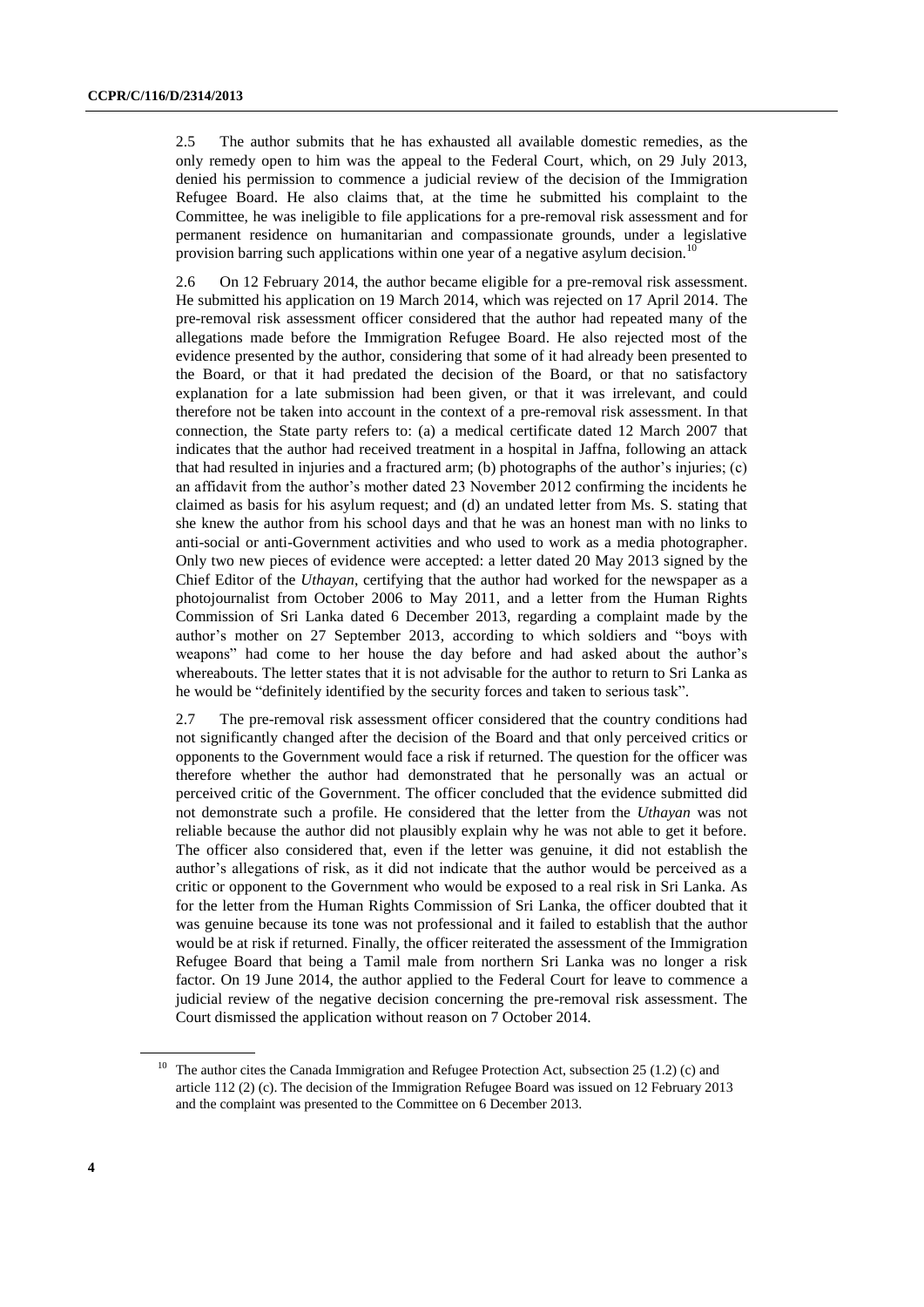2.8 After the pre-removal risk assessment application was rejected, the author was advised by the Canada Border Service Agency to apply for a new passport. He went to the Sri Lanka High Commission in Ottawa and requested a new passport, but his request was rejected because the High Commission does not provide documents to persons holding certain types of work permits linked to asylum proceedings, as the author had. He was informed that only the Canada Border Service Agency could request a passport for persons in such a situation. On 15 October 2013, the author met with representatives of the Agency and was informed that it would apply for a travel document on his behalf before the Sri Lankan authorities.

#### **The complaint**

3.1 The author submits that, by forcibly returning him to Sri Lanka, the Canadian authorities would violate his rights under articles  $6(1)$ , 7 and  $9(1)$  of the Covenant.<sup>11</sup> He asserts that he would be subjected to mistreatment on the basis of his profile, characterized by the following features: (a) he is an ethnic Tamil from Jaffna; (b) he is a failed asylum seeker; (c) he was a journalist photographer for the *Uthayan*, which is perceived to be critical of the Government and has been repeatedly targeted for this reason; (d) he was assaulted during several incidents during the Sri Lankan civil war; (e) he would be forcibly removed to Sri Lanka with a travel document issued by the Sri Lanka High Commission at the request of the Canadian authorities.

3.2 The author asserts that the Immigration Refugee Board was unreasonable and procedurally unfair in finding that he had not established that he had been a journalist photographer for the *Uthayan* or another newspaper because he had an unsatisfactory knowledge of cameras and photography. The author states that the Board member who had asked the questions on this issue was using terms that the interpreter could not translate into Tamil. He indicates that the Board acknowledged these interpretation problems in its decision and that he could have replied to the questions if he had understood them. The author also maintains that the Board had made an error when questioning his credibility. As he claimed before the Board, his photos had been published under different aliases for security reasons and he did not have any receipts from the newspaper because, according to the practice of the newspaper, he was paid in cash. He further submits that he had not been able to get a letter from the newspaper before the hearing before the Board because the head of the photography department was no longer working there. The author explained to the Board that he had tried unsuccessfully to call the newspaper and that his sister and mother had gone to the offices of the *Uthayan* to ask for a work certificate, but two policemen had not let them in. He provided a letter from one of his former colleagues from the *Uthayan* confirming that he had worked there, but that had not been mentioned in the decision of the Board. 12

3.3 The author considers as insufficient the argument of the Immigration Refugee Board that his press credentials had been forged because such documents are often forged in Sri Lanka. He states that even the Board's jurisprudence recognizes that evidence of the widespread availability of fraudulent documents is not, by itself, sufficient grounds on

 $11$  The author also refers to article 3 of the Convention against Torture and Other Cruel, Inhuman or Degrading Treatment or Punishment, and the Convention relating to the Status of Refugees.

<sup>&</sup>lt;sup>12</sup> The letter is signed by N. R., who states that he worked as a photographer for the *Uthayan* newspaper from 2004 to the first half of 2007 and that the author had joined his team by the end of 2006. The letter is not dated but indicates that it was issued at the request of the author and confirms the author's account of his arrest by the army during a demonstration in 2007.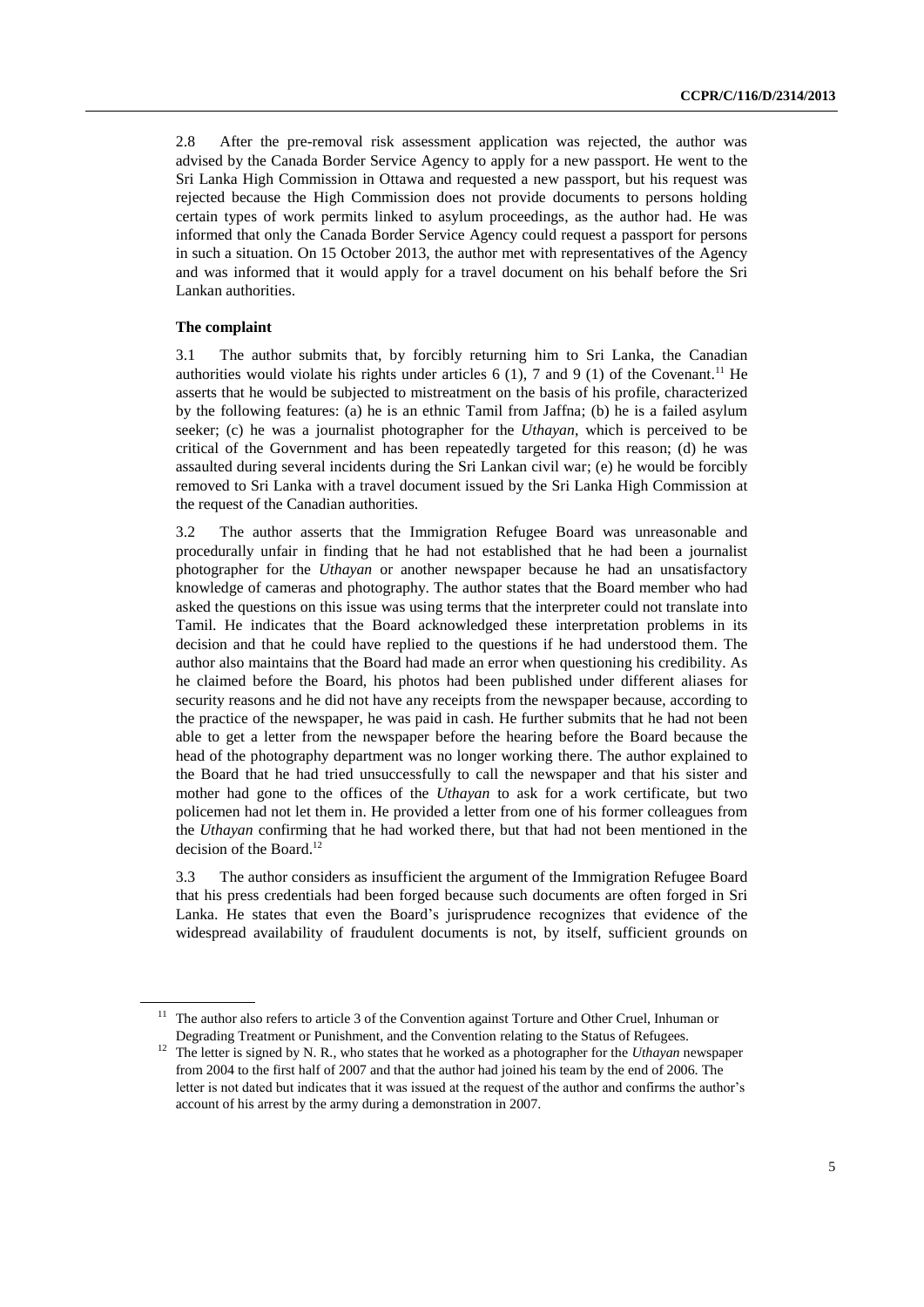which to reject documents. $^{13}$  He also contests the conclusion of the Board that he did not have the profile of someone who would be targeted by the Eelam People's Democratic Party or the police if returned to Sri Lanka. He states that the Board failed to take into account the fact that he had been targeted because he worked for a newspaper that is perceived to be critical of the Government and that has been repeatedly targeted for that reason, dismissing in this regard the author's claims duly supported with evidence.<sup>14</sup>

3.4 The author maintains that, despite the civil war having come to an end, arbitrary arrests and detention, kidnapping, extortion, torture and murder continue to be widespread in Sri Lanka, and persons with his profile continue to be targeted. <sup>15</sup> He specifically cites reports from Reporters Without Borders<sup>16</sup> and press articles stating that media workers are at serious risk of being attacked or killed in Sri Lanka. <sup>17</sup> The author asserts that these acts go unpunished and that the mere existence of a democratic government and legal system cannot be viewed as providing any protection. The author further asserts that Tamil males who are deported to Sri Lanka are at a particularly high risk of persecution.<sup>18</sup> He further submits that the risk of his being detained upon arrival and subjected to ill-treatment or torture is even greater given the way the Canadian authorities have dealt with his case, that is, by the fact that the Canada Border Services Agency contacted the Sri Lanka High Commission in Ottawa to arrange for him to obtain a travel document.

3.5 The author states that his application to commence a judicial review of the negative decision of the Immigration Refugee Board was denied without reason and with no possibility for appeal. The author therefore maintains that he was never given a fair opportunity to contest the merits of the decision of the Board and to provide all the relevant

<sup>&</sup>lt;sup>13</sup> The author quotes and provides a legal document of the Immigration Refugee Board, namely, an assessment of credibility in claims for refugee protection, dated 31 January 2004, p. 71.

<sup>14</sup> The author mentions several attacks to the *Uthayan* newspaper. In May 2006, armed men entered the newspaper's offices and opened fire, killing two people and injuring others; in June and July 2009, staff were threatened; in March 2011, a police officer claiming to be from the Eelam People's Democratic Party went to the newspaper's officers and intimidated staff; in May 2011, a member of staff was attacked; and in July 2011, the Chief news editor was attacked. The author provided copies of press articles supporting these affirmations.

<sup>&</sup>lt;sup>15</sup> The author cites, inter alia, Amnesty International, "Media briefing: human rights in Sri Lanka" (5 November 2013); Immigration Refugee Board of Canada, "Sri Lanka: Treatment of Tamil returnees to Sri Lanka, including failed refugee applicants; information on specific asylum cases" (12 February 2013); UNHCR, Eligibility Guidelines (see note 8 above); International Crisis Group, "Sri Lanka's Potemkin Peace: Democracy Under Fire", Asia report No. 253 (13 November 2013); Freedom from Torture, "Sri Lankan Tamils tortured on return from the UK" (13 September 2012); Human Rights Watch, "UK: Suspend Deportations of Tamils to Sri Lanka - Further Reports of Torture of Returnees Highlight Extent of Problem" (29 May 2012).

<sup>&</sup>lt;sup>16</sup> Reporters Without Borders, "Detention of IFJ Directors reflects dreadful state of media freedom in Sri Lanka" (4 November 2013).

<sup>17</sup> The author provides a copy of two press articles dated 13 April 2013 indicating that the *Uthayan* printing press was burned by an unidentified group of armed men, allegedly belonging to the Sri Lankan military intelligence (Lankasri News, "Uthayan printing press torched" and Tamilnet, "Armed squad attacks Tamil paper office in Jaffna setting ablaze press machines"). He also refer to Tamilnet, "Attacks on media escalate in Jaffna, newspapers burnt by alleged SL military squad" (7 February 2013) and Lankasri News, "Vampuri newspaper journalist attacked" (9 March 2013).

The author cites, among others, National Post, "Suspected organizer of MV Sun Sea human smuggling operation believed killed in Sri Lanka" (8 October 2013); CTV News, "Second migrant deported by Canada jailed in Sri Lanka" (10 October 2013); Tamilnet, "Tamil from Australia tortured, abused by Sri Lankan forces during visit to island" (25 April 2013). The author also refers to reports on human rights violations in Sri Lanka.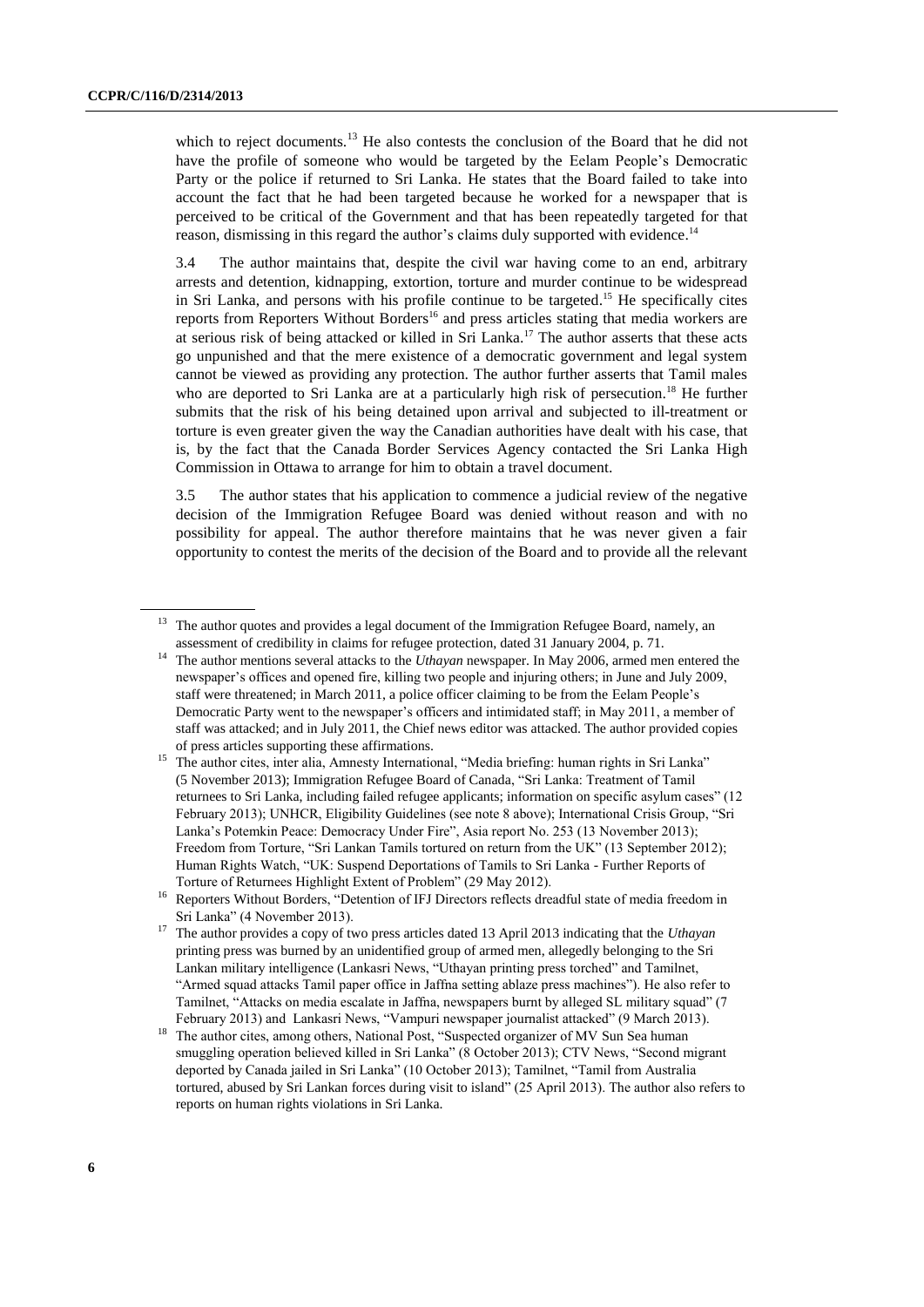documentation to support his claims, and that he could not file a pre-removal risk assessment application owing to statutory time limitation restrictions.

#### **State party's observations on admissibility and merits**

4.1 On 19 December 2014, the State party submitted its observations on the admissibility and merits of the communication. It considers that the communication should be declared inadmissible because: (a) the author has failed to exhaust all available domestic remedies; (b) his allegation that his removal to Sri Lanka would violate article 9 (1) of the Covenant is incompatible with the scope of this provision, in contravention of article 3 of the Optional Protocol and rule 96 (d) of the Committee's rules of procedure; (c) the author's allegations under two international instruments other than the Covenant are incompatible with article 3 of the Optional Protocol and rule 96 (d); and (d) the author's claims are ill founded. The State party also considers that it is generally for domestic authorities to evaluate facts and evidence and indicates that the author has not provided any evidence to the Committee that has not been provided to the Canadian authorities during the asylum proceedings.

4.2 The State party considers that the author has not exhausted domestic remedies, as he did not apply for permanent residence on humanitarian and compassionate grounds, despite the fact it became available to the author on 12 February 2014. The State party submits that humanitarian and compassionate grounds is an effective remedy that offers a reasonable prospect of redress, as it is a broad and discretionary review by a decision-maker who can determine whether a person can be granted permanent residence in cases where the applicant would suffer unusual and undeserved hardship because of the need to apply for a permanent visa outside Canada. These decisions are reviewable, with leave, by the Federal Court. The State party indicates that the author could have used this recourse to demonstrate his family ties in Canada — he has an uncle there —, and to describe hardships he could experience if removed to Sri Lanka. <sup>19</sup> The State party indicates that, although the humanitarian and compassionate grounds would not lead to an automatic stay of removal, the author could apply to the Federal Court for a judicial stay of removal pending the outcome of the assessment of his request.<sup>20</sup> The State party regrets the Views recently adopted by the Committee, in which the Committee has considered that applications made on humanitarian and compassionate grounds are not remedies that should be exhausted for admissibility purposes. 21

4.3 The State party submits that the author's claim that article 9 (1) of the Covenant would be violated if he is removed to Sri Lanka is inadmissible, as it is incompatible with the article's scope. It argues that article 9 (1) does not impose an obligation on States to refrain from removing individuals who face a real risk of arbitrary detention in the receiving State. Therefore, even if the author demonstrates that he would be subjected to detention contrary to article 9 (1) in Sri Lanka — which is denied —, the responsibility of

<sup>&</sup>lt;sup>19</sup> The State Party indicates that, following a legislative reform in 2010, applications made on humanitarian and compassionate grounds are no longer based on the kinds of risks that are already assessed within the Immigration Refugee Board and pre-removal risk assessment processes. See the Immigration and Refugee Protection Act, section 25 (1.3).

<sup>20</sup> The State Party quotes communication No. 1578/2007, *Dastgir v. Canada,* Views adopted on 30 October 2008, in which the Committee considered that an application made on humanitarian and compassionate grounds was among the domestic remedies available to bring effective relief to the authors.

<sup>21</sup> The State party cites, among others, communication No. 1959/2010, *Warsame v. Canada*, Views adopted on 21 July 2011, and Committee against Torture communication No. 520/2012, *W.G.D. v. Canada*, decision adopted on 26 November 2014.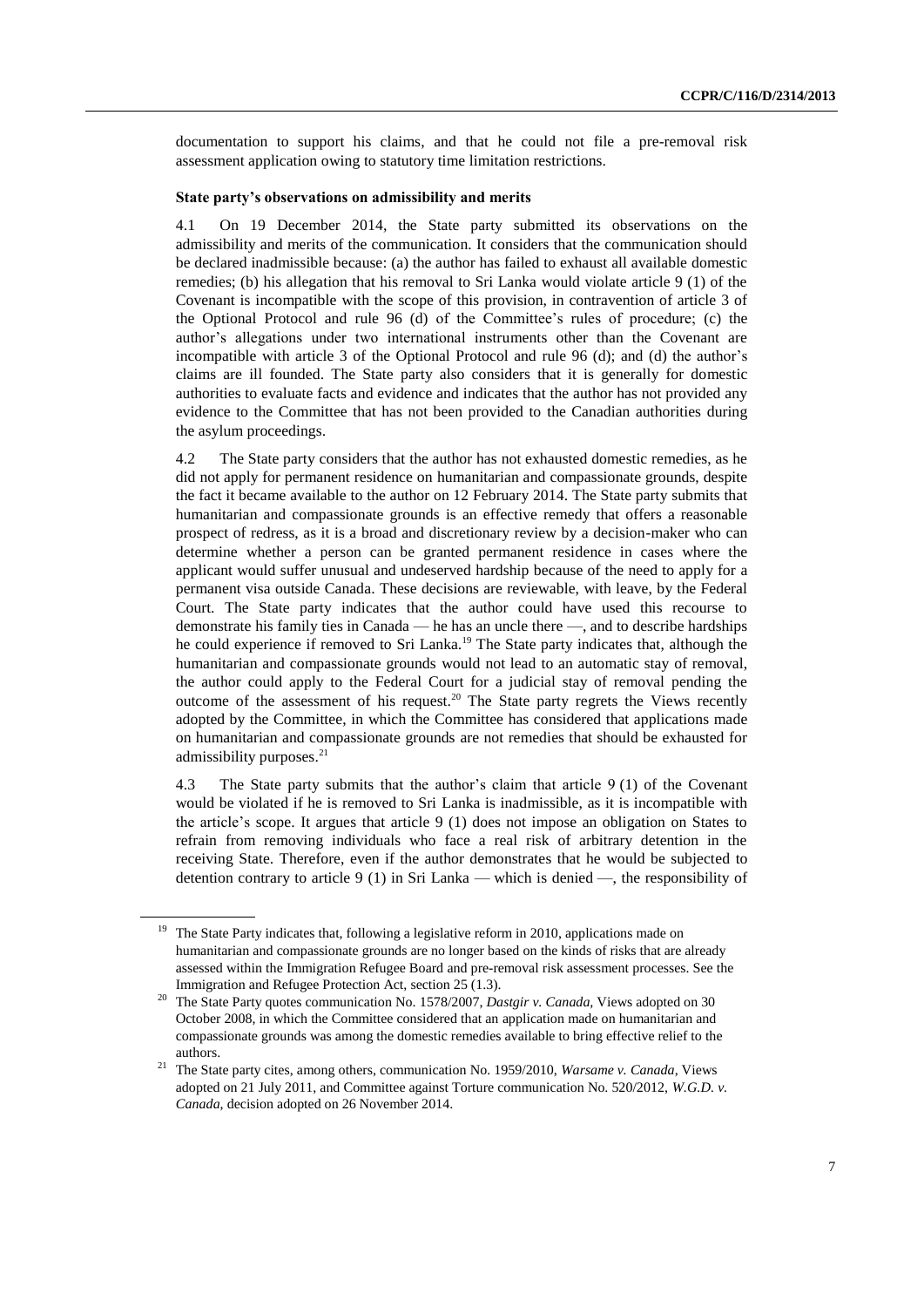Canada would not be engaged.<sup>22</sup> The State party argues that that it is not aware of any decision of the Committee according to which the removal of a person could violate any right contained in the Covenant, different from those established in articles 6 and 7, and therefore considers that the Committee should hold the author's allegation under article 9  $(1)$  inadmissible.<sup>23</sup>

4.4 The State party further argues that the communication should be declared inadmissible because the author's allegations are manifestly unfounded. It submits that it is generally for the domestic authorities to evaluate facts and evidence, unless it can be ascertained that the conduct of the proceedings at issue or the evaluation of the facts and evidence are manifestly arbitrary or amounted to a denial of justice,  $24$  which is not the case in the present communication. All the evidence presented to the Committee was previously reviewed by the domestic authorities, and the author did not present any new evidence or facts to the Committee that could demonstrate that he would be at real risk if returned to Sri Lanka. The State party considers that the Committee should give weight to the decisions of domestic authorities, in particular the Immigration Refugee Board, which considered that the author had failed to substantiate most of his allegations regarding his past experiences in Sri Lanka.

4.5 The State party indicates that the most plausible view of the author's account is that he did some photography work for the *Uthayan* for several months beginning late 2006. The author may also have been mistreated by soldiers of the Sri Lankan Army in February 2007. However, he was unable to provide any proof of his work as a professional photographer. The State party considers that none of the submitted documents provided reliable evidence of his work for the *Uthayan* between 2006 and 2011. Regarding the press credentials issued by the *Uthayan* dated 1 January 2011, the State party submits that it is likely a forgery and that it is not consistent with the author's claims that he worked through an intermediary. Regarding the photographs of the author receiving an award in 2006, the State party submits that they do not demonstrate that the author was granted an award for his work as a photographer. As to the letter dated 20 May 2015 signed by the Chief Editor of the of the *Uthayan* indicating that the author had worked for the newspaper as a photojournalist from 8 October 2006 to 3 May 2011, the State party considers it is not a reliable document because, given that the author allegedly worked under an alias and through an intermediary, it is unlikely that the Chief Editor would know him, and the letter does not provide any explanation in that regard. In addition, the author did not give a plausible explanation as to why the letter was not provided to the Canadian authorities at

<sup>&</sup>lt;sup>22</sup> The State party notes that the Committee has considered on an exceptional basis that the Covenant has an extraterritorial application. It quotes general comment No. 31 (2004) on the nature of the general legal obligation imposed on States parties to the Covenant, which states that article 2 of the Covenant entails an obligation not to remove a person where there are substantial grounds for believing that there is a real risk of irreparable harm, such as that contemplated by articles 6 and 7 of the Covenant in the receiving State (see CCPR/C/21/Rev.1/Add. 13, para. 12). It also quotes general comment No. 35 (2014) on article 9, which establishes that returning an individual to a country where there are substantial grounds for believing that the individual faces a real risk of a severe violation of liberty or security of person, such as prolonged arbitrary detention, may amount to inhuman treatment probibited by article 7 of the Covenant (see CCPR/C/GC/35, para. 57).

<sup>23</sup> Reference is made to communication No. 1881/2009, *Shakeel v. Canada*, Views adopted on 24 July 2013 and to the European Court of Human Rights jurisprudence, in particular regarding the views of the Court on the territorial applicability of the European Convention for the Protection of Human Rights and Fundamental Freedoms, Application No. 14038/88, *Soering v. the United Kingdom*, 7 July 1989, para. 86.

<sup>&</sup>lt;sup>24</sup> Reference is made to several communications of the Committee, including No. 1455/2006, *Kaur v. Canada*, decision adopted on 30 October 2008.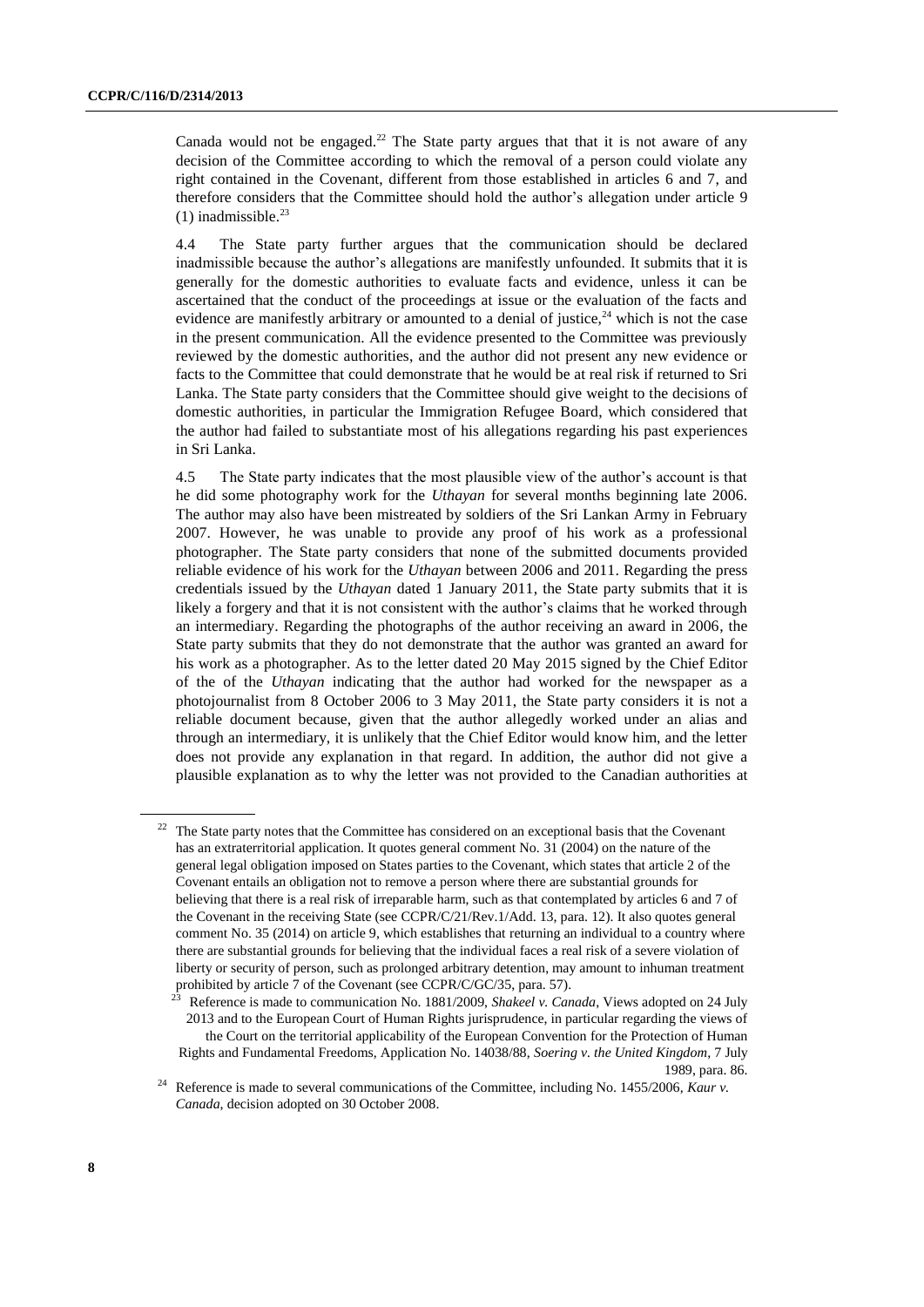the first stage of the asylum proceedings. It is further submitted that the letter is likely a forgery prepared to address the author's lack of credibility and corroboration issues that had been identified by the Immigration Refugee Board. As regards the letter from N.R. dated 21 November 2012 indicating that he had worked with the author for the *Uthayan* between late 2006 and August 2007, the State party considers that it may be genuine but submits that it would only demonstrate that the author had worked for the newspaper for a few months between 2006 and 2007, but not beyond mid-2007. As regards the affidavit signed by the author's mother dated 23 November 2012 confirming most of the author's claims, the State party considers that this document is not reliable, as it does not provide any independent substantiation and no plausible explanation regarding the reasons why it was provided at the later stage of the asylum proceedings. The State party submits that it is likely a forgery prepared to support the author's claims, following what he stated in his personal information form. The State party finally submits that the undated letter by Ms. S. stating that she knew the author and that he was a photojournalist is also likely a forgery prepared to support the author's claims.

4.6 The State party acknowledges that the author appears to have suffered some injuries in February  $2007<sup>25</sup>$  possibly inflicted by soldiers of the Sri Lankan Army. However, it considers that nothing demonstrates that these injuries were the result of the author's work as photographer for the newspaper and, even if the injuries were serious, they did not amount to torture. In addition, the State party submits that the author did not substantiate his allegations of harassment, detention and mistreatment by various State officials or associated groups from December 2007 to July 2011, as he did not provide any supporting evidence, such as a medical certificate or documents proving that he had to report every week to the police station for over 18 months. The State party considers that the author's account relating to this period lacks details, as he only mentioned that he had to live in different places owing to security reasons. The State party considers that doubts can be raised as to the actual stay of the author in Jaffna — or Sri Lanka — after 2007 or 2008 at the latest.

4.7 The State party submits that it does not dispute that journalists currently working in Sri Lanka are in danger, <sup>26</sup> including those working for the *Uthayan*. However, it considers that the author has not substantiated that his locally focused work for this newspaper could attract the attention of the national authorities, in particular if he published his photographs under an alias. In addition, the background material consulted by the State party does not suggest that individuals who have worked in the past for the *Uthayan* would be at risk if returned to Sri Lanka, as the country reports state that only journalists currently working in Sri Lanka are in danger. Therefore, the author would not face a real risk, as he allegedly contributed to the newspaper years ago. The State party also affirms that the author did not provide any evidence that he would still be sought by the authorities because of his work with the newspaper, and considers that the letter by the Human Rights Commission of Sri Lanka stating that soldiers of the Sri Lankan Army came to the author's home asking for his whereabouts in September 2013 is a mere recitation of information allegedly provided to the Commission by the author's mother.

<sup>&</sup>lt;sup>25</sup> As stated by the medical certificate provided by the author and as confirmed by Mr. N.R in his letter. <sup>26</sup> The State party cites several sources, including the concluding observations of the Committee against Torture on Sri Lanka (CAT/C/LKA/CO/3-4); UNHCR, Eligibility Guidelines (see note 8 above); United States Department of State, Country Reports on Human Rights Practices for 2013: Sri Lanka (27 February 2014), available from www.state.gov/j/drl/rls/hrrpt/2013/sca/220404.htm; Human Rights Watch, "World Report 2014 – Sri Lanka", available from [www.hrw.org/world](file:///C:/Users/vivian.lozano/AppData/Local/Temp/notes8EBBE4/www.hrw.org/world-report/2014/country-chapters/sri-lanka)[report/2014/country-chapters/sri-lanka;](file:///C:/Users/vivian.lozano/AppData/Local/Temp/notes8EBBE4/www.hrw.org/world-report/2014/country-chapters/sri-lanka) operational guidance note on Sri Lanka (see note 7 above); United Kingdom Immigration and Asylum Chamber, GJ and others (post-civil war: returnees) Sri Lanka CG [2013] UKUT 00319 (IAC), available from www.refworld.org/pdfid/51da951c4.pdf.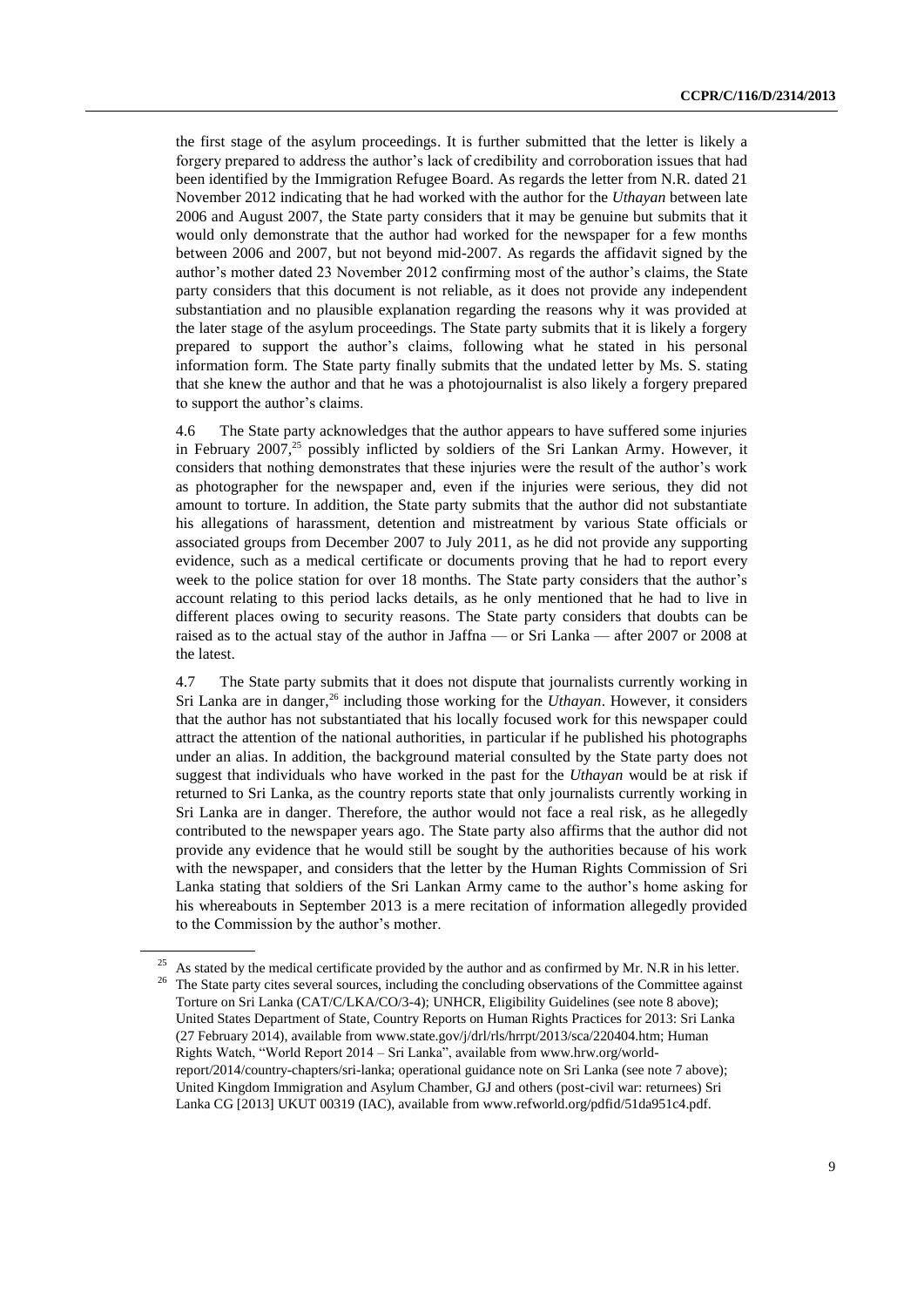4.8 The State party also considers that the author has not substantiated his allegation that he would be at risk if forcibly returned to Sri Lanka owing to his profile as a young Tamil from the North and a failed asylum seeker, and that such a profile would lead the authorities to believe that he had or has connections with the Liberation Tigers of Tamil Eelam. The State party notes that the author has never claimed to have any ties to that group and states that the mere fact of being a Tamil from the North would not expose him to a real risk.<sup>27</sup> Furthermore, the only consequence of being a failed asylum seeker may only be that he is subject to additional questioning.<sup>28</sup> The State party states that the author would not be suspected of having significant connections to the Liberation Tigers of Tamil Eelam, as he has never claimed so, and the only time that he has mentioned it was during his detention in February 2007 by the Sri Lankan Army. On that occasion, the soldiers allegedly asked him if he had any connections to the Liberation Tigers of Tamil Eelam, which he denied. The State party states that, even if this account was accepted as credible, nothing indicates that the Sri Lankan authorities would seriously consider that the author had links to the group. Therefore, the State party's considers that the claim on this matter is prospective only.

4.9 Regarding the author's claim that the fact that his travel document was issued by the Sri Lankan authorities at the request of the Canadian authorities exposes him to a further risk, the State party refers to country reports, according to which the issuance of such documents is not a risk factor. According to such reports, once Sri Lankan authorities receive the request to issue the travel document, they may review their records to assess if the person in question has any current links to the Liberation Tigers of Tamil Eelam, but they only focus on those individuals who pose a real risk to the unitary Sri Lankan State or the Government. <sup>29</sup> As the author does not fall under these categories, he would not be subjected to additional scrutiny. Regarding the author's claim that he would be targeted by members of the Eelam People's Democratic Party if returned to Sri Lanka, the State party indicates that, after the end of the conflict, paramilitary groups, including the Party, have turned into criminal gangs whose main tool is extortion.<sup>30</sup> As the Party seems to focus its operations in the North of Sri Lanka, the State party considers that, in the event that he was harassed or extorted by the Party, the author could move to another part of the country, such as Colombo.

4.10 The State party submits that any decision by the Committee to consider the communication admissible would be entirely without merit. The State party reiterates its arguments regarding the lack of substantiation of the author's claims, due to the lack of credibility, and of corroborative evidence. The State party reiterates that, at best, the author contributed with some photographs to the *Uthayan* between the end of October 2006 and 2007 and that he may have been detained and mistreated in 2007. However, he was not able to demonstrate that he was detained by soldiers of the Sri Lankan Army owing to his work for the newspaper, and that he had lived in Sri Lanka from 2007 to 2008 and in 2011. The

<sup>&</sup>lt;sup>27</sup> The State party quotes, among others, UNHCR Eligibility Guidelines (see note 8 above), which state that "originating from an area that was previously controlled by the Liberation Tigers of Tamil Eelam does not in itself result in a need for international refugee protection in the sense of the 1951 Convention and its 1967 Protocol".

<sup>&</sup>lt;sup>28</sup> The State party indicates that, according to the UNHCR Eligibility Guidelines (see note 8 above), the police or the military in certain areas may interview and/or detain some returning Tamil individuals within the first weeks after arrival. Ibid, pp.7 and 8. Reference is also made to United Kingdom Immigration and Asylum Chamber, GJ and others (post-civil war: returnees) Sri Lanka CG [2013] UKUT 00319 (IAC), available from www.refworld.org/pdfid/51da951c4.pdf.

<sup>&</sup>lt;sup>29</sup> See United Kingdom Immigration and Asylum Chamber, GJ and others (post-civil war: returnees) Sri Lanka CG [2013] UKUT 00319 (IAC), available from www.refworld.org/pdfid/51da951c4.pdf.

<sup>&</sup>lt;sup>30</sup> See United States Department of State, Country Reports on Human Rights Practices for 2013: Sri Lanka (27 February 2014), available from www.state.gov/j/drl/rls/hrrpt/2013/sca/220404.htm.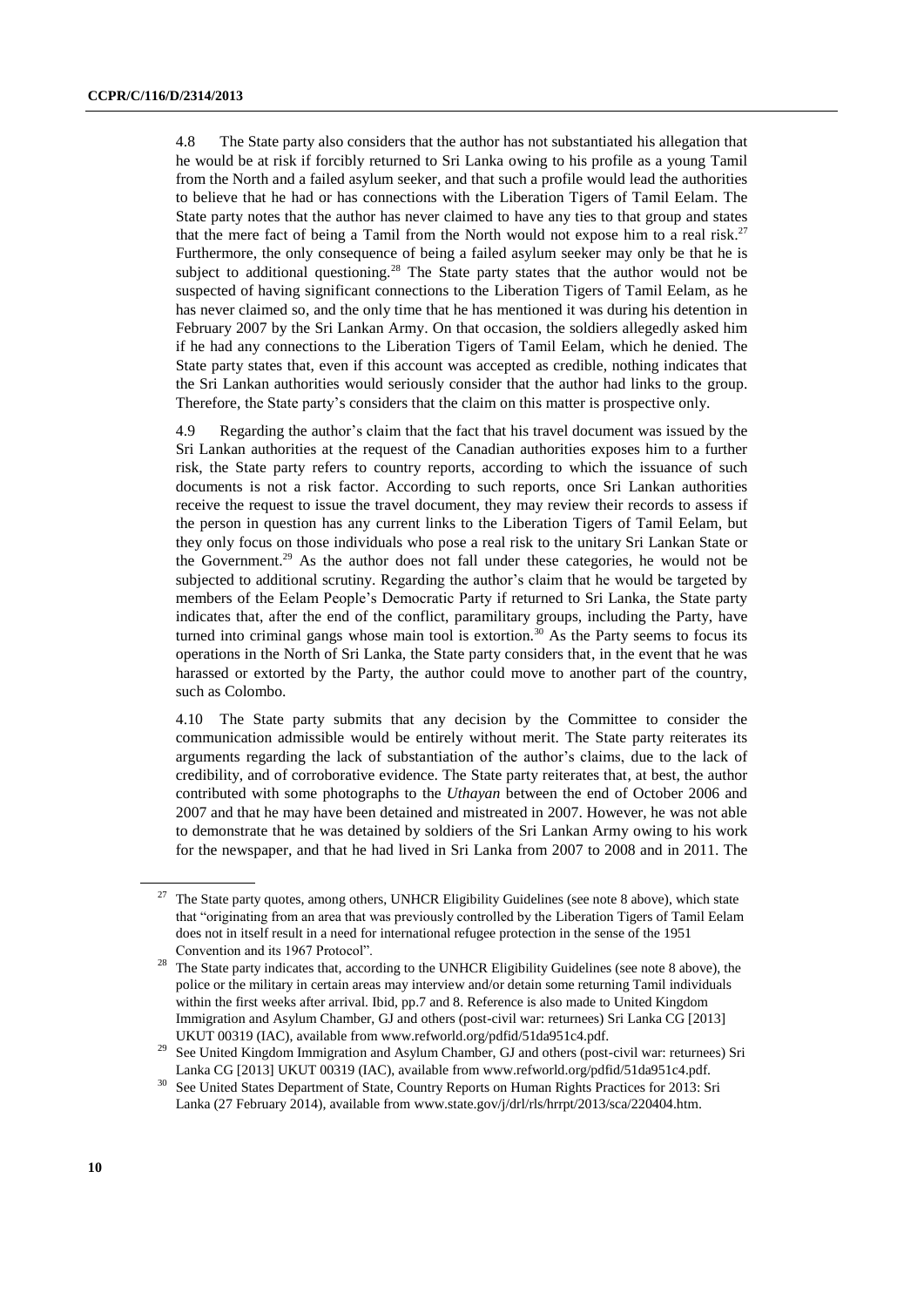State party considers that, even if the Committee accepts the author's version of the facts, the communication would still be without merit, as there is no reason to believe that whatever work he did for the newspaper would put him at risk if returned now, many years after. His claims relating to his profile are not accepted either, as being a Tamil from the North and a failed asylum seeker would not in themselves put him at risk of irreparable harm because he has no suspected or real links to the Liberation Tigers of Tamil Eelam.

4.11 Finally, the State party submits that the author's allegation related to the lack of fairness of the asylum proceedings, in particular the impossibility of reviewing the merits of the decision of the Immigration Refugee Board, are out of the scope of the Covenant because it concerns the general effectiveness of asylum proceedings. In addition, these allegations are unfounded because the judicial review by the Federal Court has been recognized by the Committee as an effective domestic remedy<sup>31</sup> that should therefore have been exhausted by the author.

#### **Authors' comments on the State party's observations**

5.1 On 11 January 2016, the author submitted his comments on the State party's observations. He challenges the State's party affirmation that he has not exhausted all available domestic remedies because he did not apply for an application on humanitarian and compassionate grounds. The author considers that this remedy is not relevant for purposes of admissibility because, as stated by the Committee in *Shakeel v. Canada*, an application made on humanitarian and compassionate grounds "does not shield the author from deportation, and therefore cannot be described as offering him an effective remedy".<sup>32</sup>

5.2 Regarding the State party's allegation that the communication is manifestly unfounded, the author reiterates his arguments related to the risk that he would face if returned to Sri Lanka, namely, that: (a) he worked for the *Uthayan*, which is considered to be the "mouthpiece" of the Liberation Tigers of Tamil Eelam; (b) he is an ethnic Tamil; (c) he is 30 years old; (d) he is from the northern province of Sri Lanka; (e) he is a failed asylum seeker; and (f) he would be forcibly removed to Sri Lanka with an emergency travel document obtained through the Sri Lanka High Commission in Ottawa. The author states that he relies on his previous submissions to the Committee and adds information that became available after he submitted his complaint.

5.3 The author states that there is documentary evidence that Tamils are still suffering grave human rights violations in Sri Lanka, even though the conflict has ended. He states that it has been proven that young and middle aged Tamils, especially in the north and east, continue to suffer frequent harassment by security forces and paramilitary groups.<sup>33</sup> Tamils are also disproportionately affected by arbitrary detentions, extrajudicial executions, enforced disappearances, custodial rape, torture and prolonged detention without trial.<sup>34</sup> The author further states that, although being Tamil is not sufficient to demonstrate a wellfounded fear of persecution, when combined with other factors, it gives a strong basis to the claim that he would be exposed to a real risk if returned to Sri Lanka.

5.4 One such other factor is that he is a failed asylum seeker. He indicates that Tamils who have been returned to Sri Lanka, forcibly or voluntary, have been subjected to ill-

<sup>&</sup>lt;sup>31</sup> The State party cites, for example, communication No. 1578/2007, *Dastgir v. Canada*, decision adopted on 30 October 2008.

<sup>32</sup> See *Shakeel v. Canada*, (note 23 above), para. 7.4.

<sup>33</sup> The author cites United States Department of State, 2014 Human Rights Reports: Sri Lanka (25 June 2015), available from www.state.gov/j/drl/rls/hrrpt/humanrightsreport/index.htm#wrapper.

<sup>34</sup> Ibid.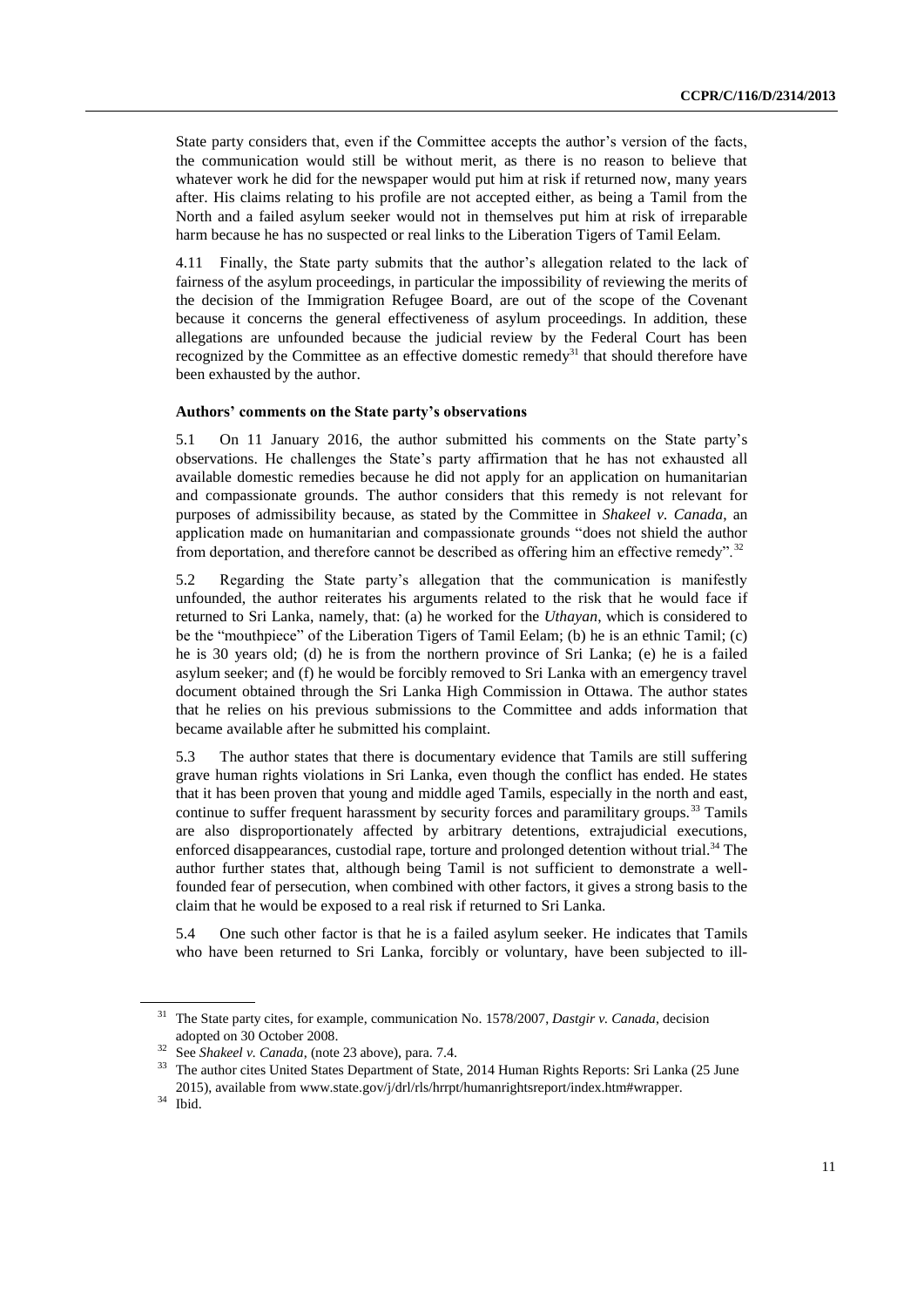treatment and torture.<sup>35</sup> The author quotes a report from a non-governmental organization that has documented cases of torture in Sri Lanka, even after the conflict ended. According to the report, the forms of torture used included blunt force trauma, burning, sexual torture, suffocation and asphyxiation, restraint, hanging, suspension and psychological torture. In total, 96 per cent of the cases of such forms of torture involved Tamils who had a real or perceived connection to the Liberation Tigers of Tamil Eelam. The report concludes that people of Tamil ethnicity, even with minimal or merely suspected links to the group, have been detained and tortured.<sup>36</sup>

5.5 The author also refers to the "screening process" of returned Tamils at the airport where the Criminal Investigation Department has a 24-hour presence. According to the background material referred to, the Sri Lanka High Commissions abroad send the details of those being removed to Colombo.<sup>37</sup> Suspicious individuals are first interrogated at the airport, where officials do not hesitate to use violence. Once it is discovered that the individual has applied for asylum, he or she would be considered a traitor and even if released, he or she will be under surveillance and can be arrested at any time. Those who are suspected to have links to the Liberation Tigers of Tamil Eelam or the media are at high risk of being imprisoned. Tamils from the north and east and persons between the ages of 20 and 40 undergo even more checks.<sup>38</sup> It has been proven that many Tamils have been arrested after returning from abroad and that arrests are most often accompanied by torture. Therefore, the author considers that he would face a real risk in violation of articles 6 (1), 7 and 9 (1) of the Covenant in case of return to Sri Lanka.

#### **Issues and proceedings before the Committee**

#### *Consideration of admissibility*

6.1 Before considering any claims contained in a communication, the Committee must, in accordance with rule 93 of its rules of procedure, decide whether or not it is admissible under the Optional Protocol.

6.2 The Committee has ascertained, as required under article 5 (2) (a) of the Optional Protocol, that the same matter is not being examined under another procedure of international investigation or settlement.

<sup>35</sup> See Asylum Research Consultancy, Sri Lanka COI Query Response (19 August 2014), available from http://www.refworld.org/docid/542e89fc4.html. The report states that the United Kingdom Bar Human Rights Committee of England and Wales and the International Truth and Justice Project on Torture and Sexual Violence in Sri Lanka 2009-2014, which is based on 40 sworn statements from witnesses, supported by medical and psychiatric records in 32 cases, found that "some witnesses whose previous asylum applications were unsuccessful reported being abducted upon their return to Sri Lanka by the security forces, who knew of their failed asylum applications. Once in detention, they were subsequently repeatedly tortured and sexually assaulted until (…) bribes could be used to procure release and they managed to leave the country again".

<sup>36</sup> Freedom from Torture, submission to the Committee (October 2014), p. 7. See http://tbinternet.ohchr.org/Treaties/CCPR/Shared%20Documents/LKA/INT\_CCPR\_CSS\_LKA\_1822 9\_E.pdf.

<sup>&</sup>lt;sup>37</sup> See Asylum Research Consultancy, Sri Lanka COI Query Response (19 August 2014), available from http://www.refworld.org/docid/542e89fc4.html.

<sup>&</sup>lt;sup>38</sup> The author quotes a report by the Swiss Refugee Council, entitled "Sri Lanka: dangers liés au renvoi des personnes d'origine tamoule" (June 2015). Available in French from www.osar.ch/assets/herkunftslaender/asien-pazifik/sri-lanka/150616-lkarueckfuehrungtamilischerpersonen-f.pdf.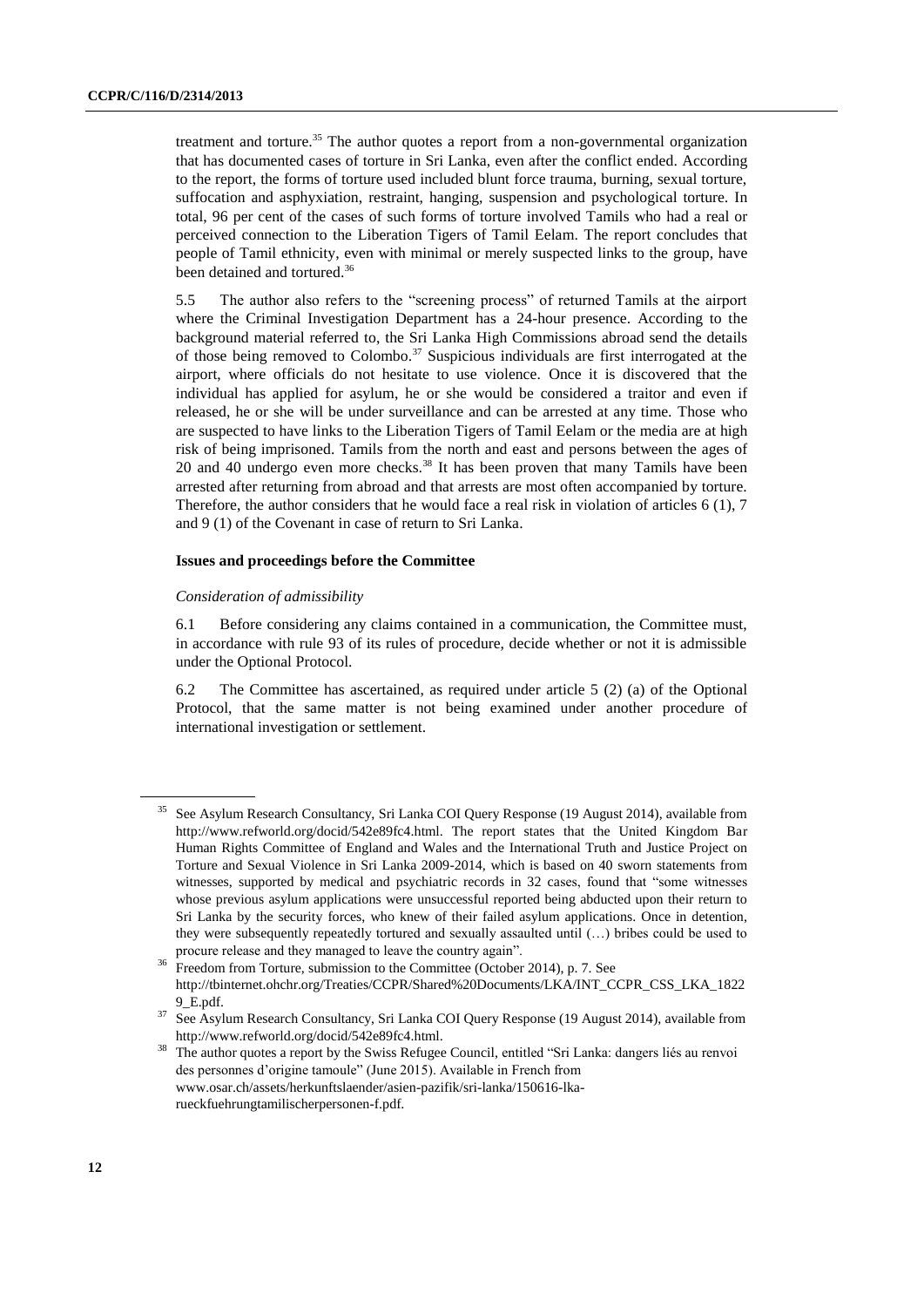6.3 The Committee recalls its jurisprudence to the effect that authors must avail themselves of all judicial remedies in order to fulfil the requirement of article 5 (2) (b) of the Optional Protocol, insofar as such remedies appear to be effective in the given case and are de facto available to them.<sup>39</sup> The Committee notes the author's claim that he has exhausted all effective domestic remedies available to him. The Committee also notes the State party's argument that the author has not exhausted all domestic remedies, as he did not apply for an application made on humanitarian and compassionate grounds, which became available to him in February 2014. However, the Committee notes that the application does not shield the author from deportation to Sri Lanka and therefore cannot be described as offering him an effective remedy.<sup>40</sup> Therefore, the Committee considers that it is not precluded by the requirements of article 5 (2) (b) of the Optional Protocol from examining the present communication.

6.4 The Committee further takes note of the State party's argument that the author's claims under articles  $6(1)$  and  $7$  of the Covenant should be declared inadmissible as manifestly ill-founded. The Committee notes that the author has explained the reasons why he fears to be returned to Sri Lanka, based on the events prior to his departure from Sri Lanka, his profile as Tamil and failed asylum seeker. The Committee considers that, for the purposes of admissibility, the author has provided sufficient details and documentary evidence regarding his personal risk of facing death, ill-treatment or torture and finds this part of the communication admissible.

6.5 With regard to the author's claims under article 9(1) of the Covenant, the Committee notes the State party's argument that its non-refoulement obligations do not extend to potential breaches of this provision and that these claims are therefore inadmissible because they are incompatible with the scope of this provision. The Committee considers that the author has not clearly articulated how his removal to Sri Lanka would violate the State's obligations under this article. Accordingly, the Committee finds that the author failed to substantiate, for the purposes of admissibility, his allegations under articles 9 (1) and declares this part of the communication inadmissible under article 2 of the Optional Protocol.<sup>41</sup>

6.6 The Committee therefore declares the communication admissible insofar as it appears to raise issues under articles  $6(1)$  and 7 of the Covenant and proceeds to their consideration on the merits.

#### *Consideration on the merits*

7.1 The Committee has considered the communication in the light of all the information made available to it by the parties, as provided for under article 5 (1) of the Optional Protocol.

7.2 The Committee recalls its general comment No. 31 (2004) on the nature of the general legal obligation imposed on States parties to the Covenant, in which it refers to the obligation of States parties not to extradite, deport, expel or otherwise remove a person from their territory when there are substantial grounds for believing that there is a real risk

<sup>39</sup> See *Warsame v. Canada* (note 21 above), para. 7.4; and communication No. 1003/2001, *P.L*. *v. Germany*, decision of inadmissibility adopted on 22 October 2003, para. 6.5.

<sup>40</sup> See communications No. 2366/2014, *X v. Canada*, Views adopted on 5 November 2015, para. 8.3, No.1898/2009, *Choudhary v. Canada*, Views adopted on 28 October 2013, para. 8.3; and *Warsame v. Canada* (note 21 above).

<sup>41</sup> See communications No. 2280/2013, *Y v. Canada*, Views adopted on 22 July 2015, para. 6.5, and *X v. Canada* (note 40 above).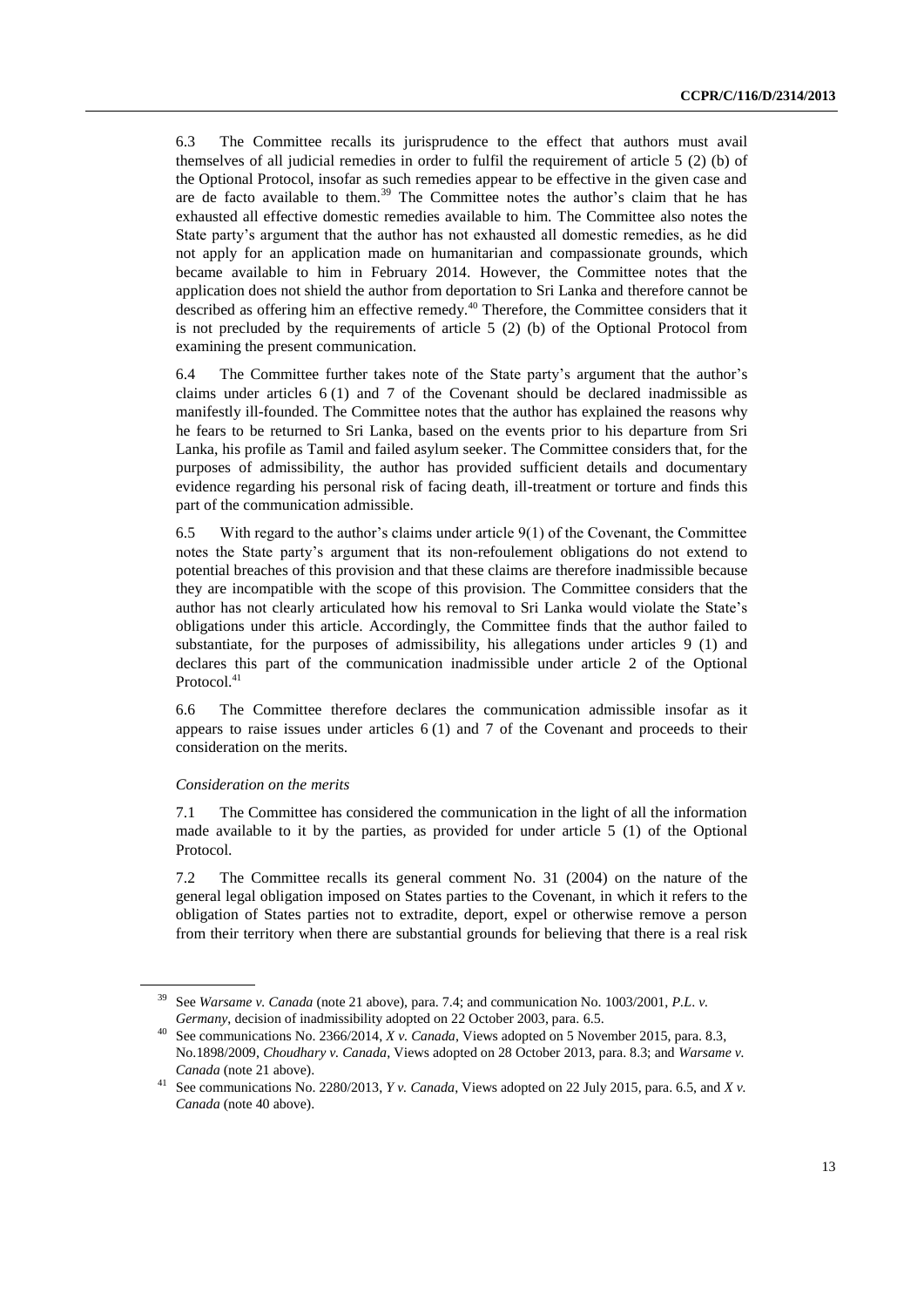of irreparable harm, such as that contemplated by articles 6 and 7 of the Covenant.<sup>42</sup> The Committee has also indicated that the risk must be personal<sup>43</sup> and that there is a high threshold for providing substantial grounds to establish that a real risk of irreparable harm exists. Thus, all relevant facts and circumstances must be considered, including the general human rights situation in the author's country of origin.<sup>44</sup>

7.3 The Committee recalls its jurisprudence that significant weight should be given to the assessment conducted by the State party and that it is generally for the organs of States parties to examine the facts and evidence of the case in order to determine whether such a risk exists, unless it can be established that the assessment was arbitrary or amounted to a manifest error or denial of justice.<sup>45</sup>

7.4 The Committee notes the author's allegation that the State party failed to take into account that the risk he would face if removed to Sri Lanka is the result of a combination of factors that cannot be considered in an isolated manner. He is a Tamil from the north and a failed asylum seeker who used to work for a newspaper perceived as supporter of the Liberation Tigers of Tamil Eelam and critic of the Government and had been victim of several violations of his rights in the past, owing to his work as a photojournalist. The Committee notes that the author's claims mainly rely on the assessment of evidence by the State authorities, arguing that it was not adequately taken into account.

7.5 In this regard, the Committee notes that the State party does not dispute that the author is a Tamil from the north who would be returned to Sri Lanka with an emergency document issued upon request of the Canadian authorities. The Committee further notes that the State party does not dispute that journalists currently working in Sri Lanka are in danger, including those working for the *Uthayan* (see para. 4.7). <sup>46</sup> However, the State party contends that the author did not demonstrate that he worked for the *Uthayan* from 2007 to 2008 and in 2011 and that, even if the Committee accepted the author's account regarding his work for the newspaper, he did not prove that his locally focused work could attract the attention of the national authorities, years after he had published his photographs under an alias. The Committee notes that the Canadian domestic authorities did not accept as reliable evidence several documents submitted by the author to the Immigration Refugee Board,<sup>47</sup> and evidence submitted to the pre-removal risk assessment officer,<sup>48</sup> aimed at establishing

 $42$  See general comment No. 31 (2004), para. 12.

<sup>43</sup> See, inter alia, *Y. v. Canada* (note 41 above), para. 7.2; communication No. 2272/2013, *P.T. v. Denmark*, Views adopted on 1 April 2015, para. 7.2; and No. 2007/2010, *X v. Denmark*, Views adopted on 26 March 2014, para. 9.2.

<sup>44</sup> See *Y v. Canada* (note 41 above), para. 7.2, *X v. Denmark*, para. 9.2; communication No. 1833/2008*, X v. Sweden*, Views adopted on 1 November 2011, para. 5.18.

<sup>45</sup> See, inter alia, *Y v. Canada* (note 41 above), para. 7.5; communication No. 2258/2013, *Rasappu v. Canada*, Views adopted on 4 November 2015, para. 7.3; and *X v. Canada* (note 40 above), para. 9.3.

<sup>46</sup> *Uthayan,* founded in 1985, has been the target of several attacks throughout its history, including two attacks in April 2013. Six of its journalists have been killed in connection with their work. According to the World Press Freedom Index 2014 of Reporters without Borders, "*Uthayan* does not hesitate to criticize the Government's authoritarian methods and continues to pay a high price for not kowtowing to either the military or the Government". Wouldn't be better to leave the source?

Including the press credentials dated 1 January 2011, photographs showing the author receiving a photography award in 2006, a letter by Mr. N.R. stating that he worked with the author for *Uthayan* between the end of 2006 and 2007.

<sup>&</sup>lt;sup>48</sup> The pre-removal risk assessment officer did not accept as reliable an affidavit signed by the author's mother dated 23 November 2012 confirming most of his claims, an undated letter by Ms. S indicating that he had been a photojournalist, a letter dated 3 May 2013 signed by the Chief Editor of *Uthayan* confirming that the author had worked for the newspaper between October 2006 and May 2011, and a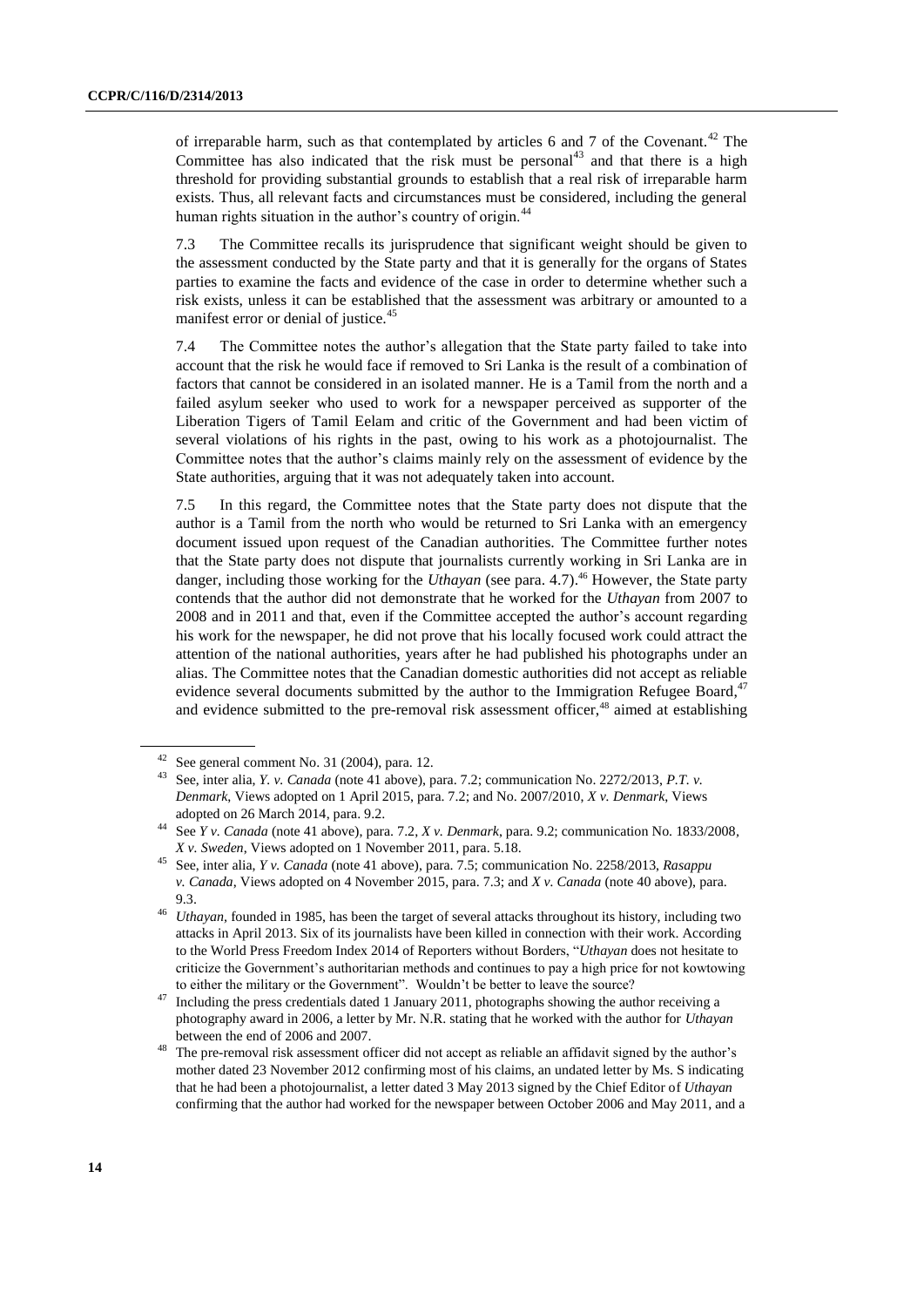that the author had worked for the *Uthayan* for several years, during which time he had been repeatedly attacked because of his work.

7.6 The Committee takes note that the State party's authorities, after examining the evidence provided for by the author and reports by States and non-governmental organizations providing information on the situation of Tamils in Sri Lanka at the time of the examination of his request, refused his application since they considered that that the author had failed to substantiate the real risk he would be exposed to if removed to Sri Lanka, because he failed to provide reliable evidence to corroborate his account and because being a Tamil from the north and a failed asylum seeker would not, by itself, expose him to a real and personal risk. The Committee considers that the author has not identified any irregularity in the decision-making process or any risk factor that the State party authorities failed to properly take into account. The Committee considers that, while the author disagrees with the factual conclusions of the State party's authorities, he has failed to show that they were arbitrary or manifestly erroneous or amounted to a denial of justice. In the light of the above, the Committee cannot conclude that the information before it shows that the author would face a personal and real risk of treatment contrary to articles 6 (1) or 7 of the Covenant if he were returned to Sri Lanka.

8. The Committee, acting under article 5 (4) of the Optional Protocol, is of the view that the author's removal to Sri Lanka would not violate his rights under articles 6 (1) and 7 of the Covenant.

letter by the Sri Lanka Human Rights Commission on a complaint made by the author's mother indicating that SLA officers had come to her home on 27 September 2013 and had asked about her son's whereabouts.